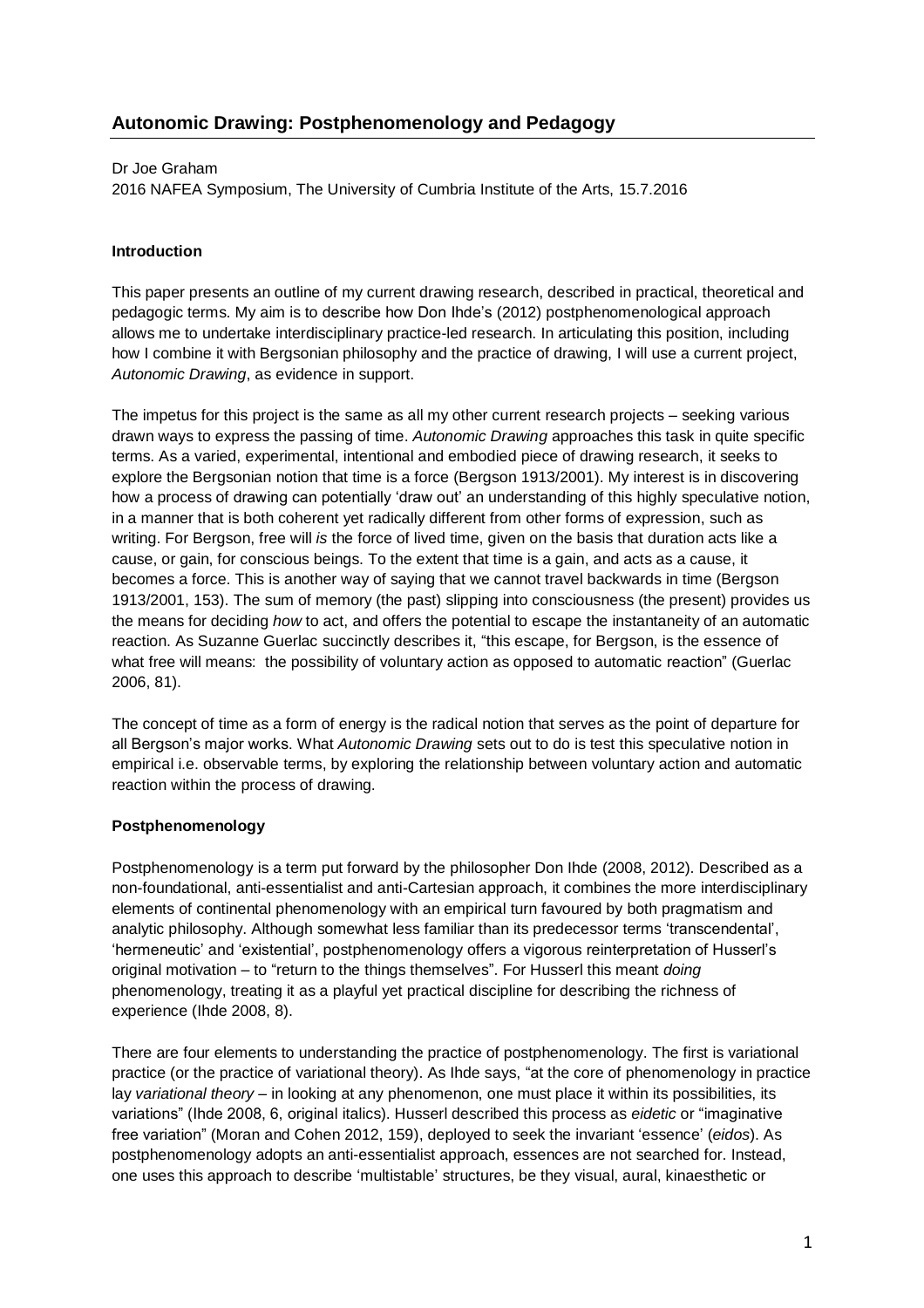otherwise. Second is the experiential element. In tune with developments in the social sciences, postphenomenology is rendered emphatically intersubjective in regards to corroborating one's epistemological claims. As Ihde says;

Postphenomenology remains experiential but not "subjectivistic". Clearly one begins with first person experience, but one does not end with it. Rather, *intersubjective checking and critique* are also part of the descriptive process. (Ihde 2008, 6, original italics)

Third is the intentional element. Since its inception, phenomenology has developed an inter-relational ontology in the form of *intentionality.* Offering a framework for describing the relation between subject and object (or subject and subject), it comes in different guises. Husserl described consciousness as simply meaning consciousness-*of,* whereas Heidegger's "being-in-the world", and Merleau-Ponty's *être-au-monde* provide more existential versions. Postphenomenology continues the inter-relational understanding by seeing intentionality as compatible with, "the experientialized interaction between a living organism and its environment… in this case with a human experiential interaction with a *lifeworld.* "(Ihde 2008, 7, original italics). Fourthly there is embodiment. As a non-foundational approach, postphenomenology rejects Husserl's disembodied 'transcendental' attitude, the view from nowhere. Continuing the hermeneutic and pragmatic traditions, Ihde emphasizes both perspectivalism and situated forms of knowing, combining them with a sensitivity to materiality (Ihde 2008, 7). I would argue this last element is of especial interests to artists and practitioners, for it is via the embodied handling of material that praxis can cohere *sensibly* to the concepts at stake.

## **Autonomic Drawing**

The question now raised is – how do these four elements enable the drawer to explore Bergson's notion that time is a force? In an effort to make this clear, *Autonomic Drawing* will be described in relation to each. Given the importance of variational practice as a research tool I will conclude with its description, not least because there are two roles it can play – one largely pedagogic, while the other is perhaps more artistic. The choice depends on the way one interprets the notion of practice as research. *Autonomic Drawing* is a serially developed drawing that uses a mechanical metronome, A3 graph paper, and a 0.5mm mechanical pencil. The purpose of the metronome is to 'keep time' for a set duration, while the drawer draws repetitive lines 'in time' to each tick. After a lengthy period of experimentation, I selected three tempos to work with – 60, 120 and 180 bpm (beats per minute). In order to begin drawing I set the metronome ticking. I then commenced drawing a series of short vertical lines 'in time' to the ticks, working serially along each of the six horizontal lines I had drawn in preparatory fashion on each A3 sheet. For the 60bpm variety this meant drawing one short vertical line per box (1 line per 1 second), for the 120bpm it meant two slightly shorter lines (2 lines per second), and for the 180bpm it meant three very short lines (3 lines per second). Each line was drawn in an upwards motion, and each of the six horizontal lines represents 20 seconds of drawn duration (1  $box = 1 second$ .

I was curious to see the effect the increased tempo would have on my ability to keep time whilst drawing lines. By drawing each line deliberately i.e. *intentionally*, I recognized that the increased tempo would likely affect the ratio of voluntary action to automatic reaction. This proved to be correct. At the higher tempo the time between ticks became 'compressed', meaning the "zone of indeterminacy" (Guerlac 2006, 118) also contracted – time for conscious reflection shrank, and was replaced by a bodily rhythm that appeared better at 'keeping' time. If we think of rhythm as describing the body's expectation of a return, then it's clear why the notion of an embodied rhythm became important as tempo increased. Indeed, the rhythm of drawing to a rapidly ticking metronome is nothing if not embodied. The 'force of time' is felt as the pressure to draw, resulting in the act of drawing becoming *more difficult to maintain*. Described in Bergsonian terms, drawing lines at 180bpm did not suggest time as a spatial quantity that could be retraced, but instead spoke of a durational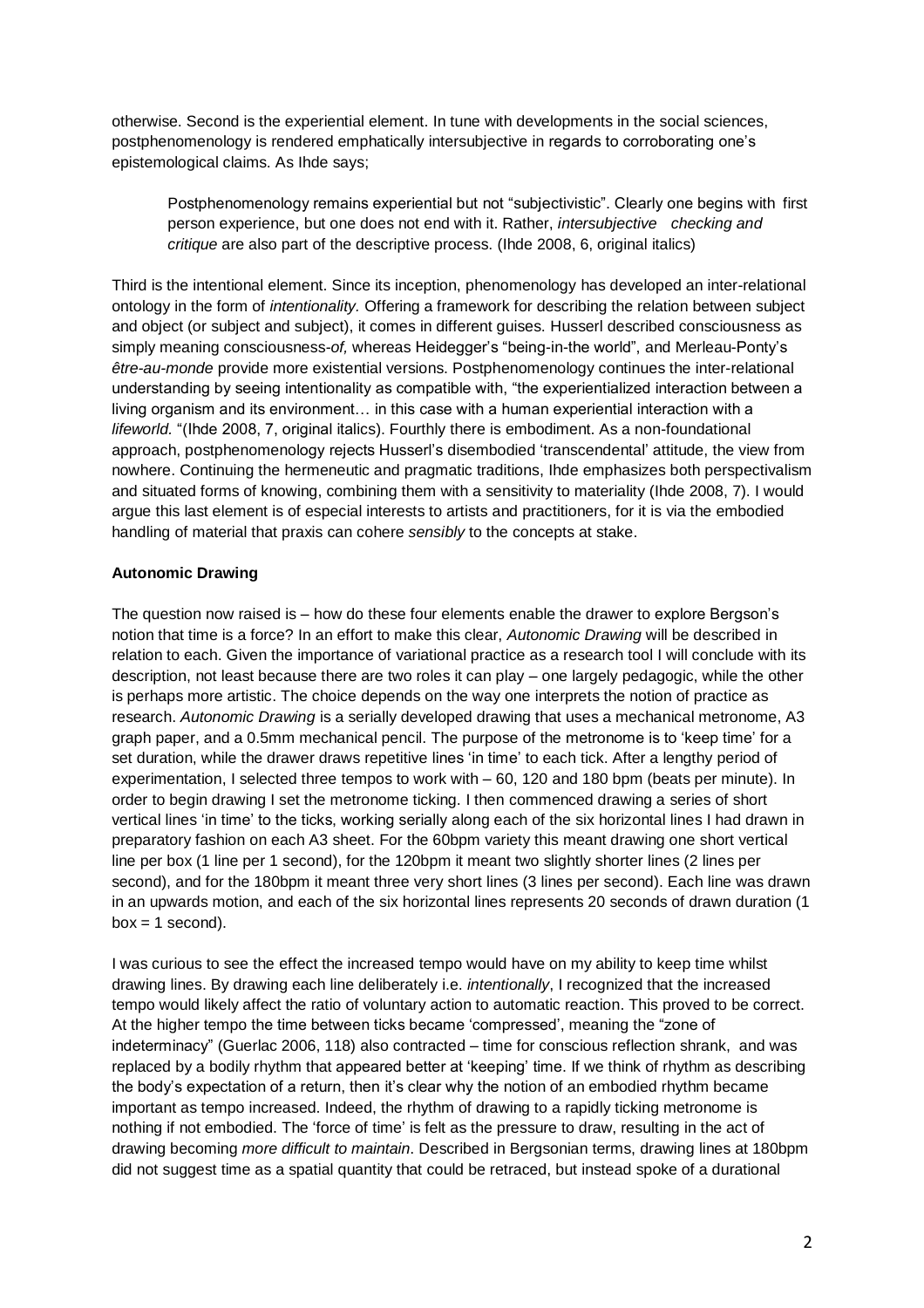quality that became unsustainable – "a sensation, by the mere fact of being prolonged, is altered to the point of becoming unbearable" (Bergson 1913/2001, 153). Described in terms of Bergsonian free will, the freedom I had to end this automatic reaction *to* time (i.e. stopping drawing lines at 180bpm) became the freedom to regain voluntary action *over* time, once again;

Whilst past time is neither a gain nor a loss for a system assumed to be conservative, it may be a gain for the living being, and it is indisputably one for the conscious being. (Bergson 1913/2001, 153).

# **Variational practice**

What role does variational practice play in all of this? Variational practice is the act of seeking the possible, beyond the contingency of the given. For the purposes of argument there are two ways in which this process can be understood, the first developed by Husserl, the second by Ihde. As far as elucidating Bergson's theory of time in relation to drawing, each offers a means to interpret the drawings differently. In pedagogical terms however, variational practice can also help *further* the research at critical points.

Husserl used variational theory to seek the 'essence' of any given phenomenon – meaning that which is understood to be invariant across all possible variation. Otherwise described as "imaginative free variation" (Moran and Cohen 2012, 160), the purpose was to free oneself from the factual contingency of the object as given, and instead use the imagination to vary the possibilities until the invariant essence emerged. The invariant features are those which cannot be varied in the imagination, meaning "the whole point of free variation is to open up new aspects of the experience and especially those invariant aspects – aspects which belong to the essence of the experience" (Moran and Cohen 2012, 161). Ihde's approach uses a similar method of seeking the possible, but refrains from explicitly seeking essences in the Husserlian manner. Instead, Ihde focuses on describing how phenomenological structures often appear to be *multistable*. Multistability is the anti-essential postphenomenological approach to variational practice. Recognising that playful engagement with multiple possibilities can function as an end in itself, postphenomenology has a lot in common with the arts. Ihde also recognises this, seeing the arts as an exercise in variations in which their playfulness is "deeply related to phenomenological playfulness" (Ihde 2012, 108).

Although it is very much a work in progress, *Autonomic Drawing* follows the latter (postphenomenological) approach. This means I did not seek essences, although I could. Remaining in a multistable mode, I realised that the three different tempos of 60, 120 and 180bpm could be arranged in a variety of possible ways on the six horizontal lines. To the extent that I physically realised some of these possibilities, I produced a serially developed drawing (rather than a series *of* drawings) in the manner of Sol Lewitt's *Incomplete Open Cubes* (1974). Serial drawing understood in this bifurcated manner is described by Nicolas de Warren as "the singular plurality rather than the plurality of the singular" (de Warren 2004, 11). Reaching this outcome through the use of Ihde's variational practice means that *Autonomic Drawing* is perceived to occupy a larger structure than the local structure which any single A3 sheet suggests.

# **Conclusion**

However, this postphenomenological route through variational practice leaves out the search for the invariant as recommended by Husserl. Ihde understands the importance of this search for conducting phenomenology proper. And yet, although he recognises the connection between art and phenomenology, for Ihde art *isn't* philosophy, and so needn't concern itself with similar goals;